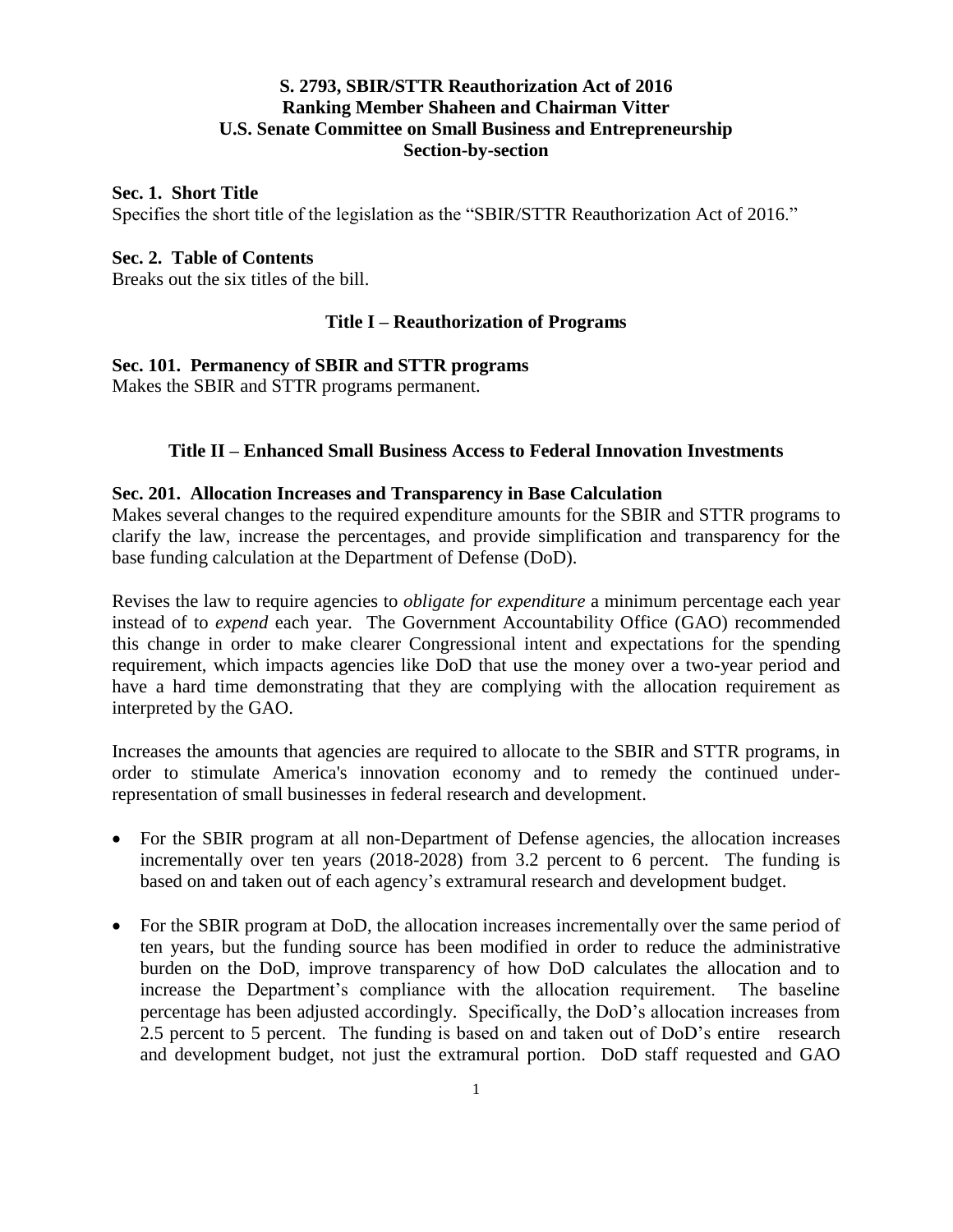recommended changing the funding source in order to streamline the calculation process. Under current practice, DoD wastes significant staff time recalculating the extramural budget of DoD throughout the year as expenditures change.

 For the STTR program at all agencies (non-DoD and DoD), the allocation increases incrementally over six years (2018-2024 from .45 percent to 1 percent. Similar to the SBIR program change, at DoD the funding source for the STTR program has been changed and comes out of the entire research and development budget, not just the extramural portion, in order to reduce the administrative burden on the DoD, improve transparency of how DoD calculates the allocation and to increase the Department's compliance with the allocation requirement. Unlike the SBIR program changes, the bill does not adjust the percentages because the amounts are so small.

### **Sec. 202. Regular Oversight of Award Amounts**

Builds in regular Congressional review of the dollar amount of award levels. The purpose is to ensure that the dollar amounts allowed for the various phases are sufficient for the expected research and development while maintaining a balance between the size of award and the number of awards. The guidelines for size of awards reside in the SBIR and STTR policy directives, not in the *Small Business Act*.

Accordingly, this section directs the Small Business Administration (SBA) to modify the policy directives in two ways: 1) eliminate the Administration's authority to automatically increase the award levels each year for inflation, and 2) clarify that Congress intends to review the dollar value of awards every three years.

Includes a Sense of Congress that every three years the Congress should evaluate whether to adjust the dollar amount of the award levels.

Clarifies that a sequential Phase II award is subject to the same requirements for regular Phase I and Phase II awards, which safeguard against awards that significantly exceed the guidelines. Specifically, size of awards cannot be increased by more than 50 percent of the award size guidelines. It is important to note that returning the award adjustment authority to Congress has the added value of building in regular oversight of the SBIR and STTR programs in general.

### **Title III – Commercialization Improvements**

### **Sec. 301. Permanency of the Commercialization Pilot Program for Civilian Agencies**

Makes the voluntary Commercialization Pilot program permanent. It also makes it faster and easier for more agencies to implement the program and therefore available to more small businesses. To make the program easier to use, this section eliminates a part of the pilot program that required agencies that wanted to opt into the program to go through an application process. Interested agencies were required to submit an application to SBA justifying the use of 10 percent of SBIR funds for maturation instead of for Phase I and Phase II projects.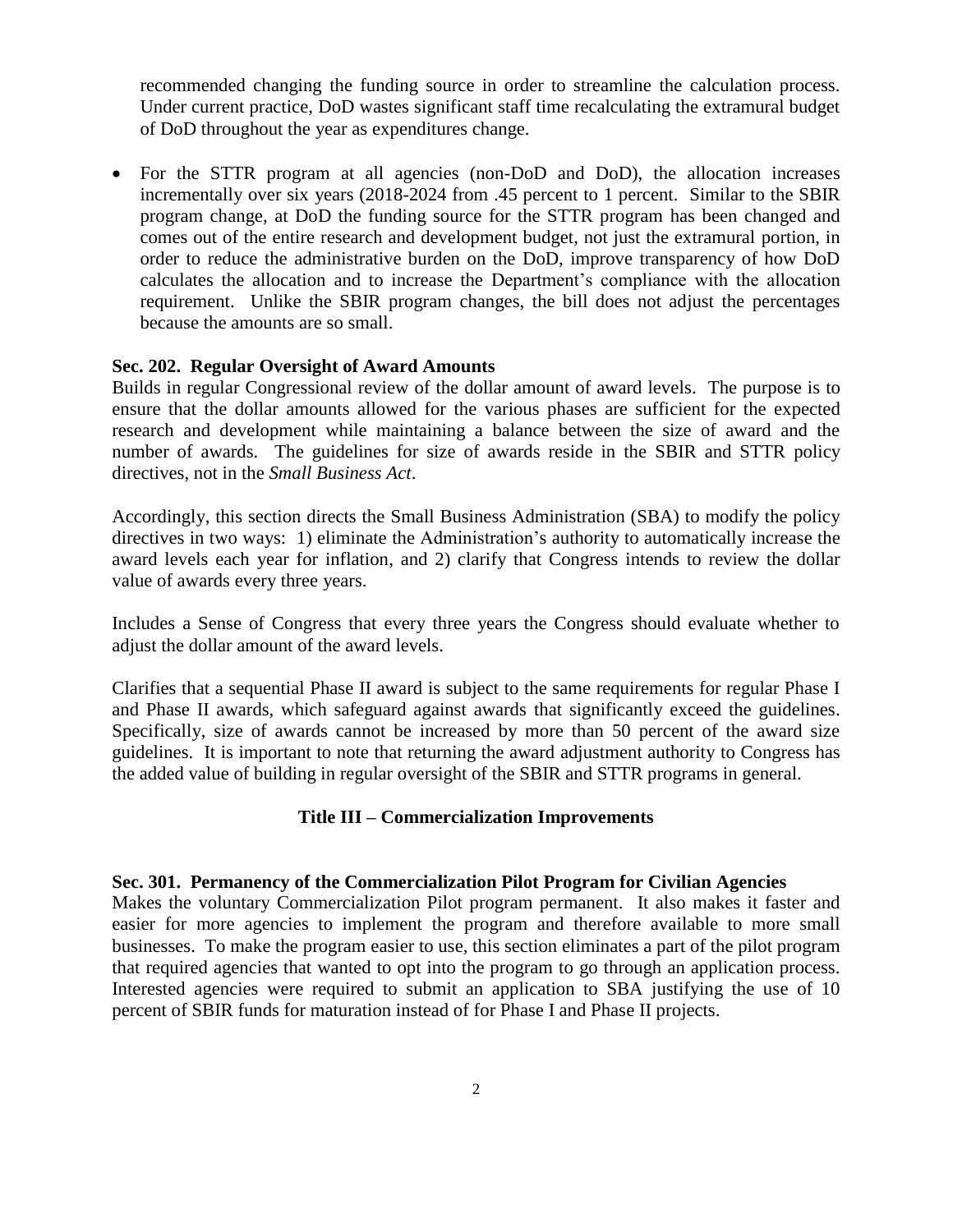The Commercialization Readiness Pilot Program for civilian agencies was established in 2011 in order to address ongoing concerns about the valley of death, which is the time between the end of a Phase II award and commercialization. Some small businesses with promising SBIR and STTR technologies needed more support to advance their development, especially in those fields with high manufacturing or regulatory costs. The program allows all non-DoD agencies to use up to 10 percent of their SBIR funding to make post Phase II awards of up to three times the regular size (up to \$3 million).

At the time Congress was contemplating creation of the program, there was concern that these very large awards would use already scarce funding for Phase I and Phase II awards, which would disproportionately adversely impact small businesses in low-participation states. To provide some safe guards, the program was structured so that agencies would need to proactively opt into through an application process. SBA could only approve an agency's application if it the agency had a compelling reason to make the additional investments, thereby shifting money from earlier stage research and development in Phases I and II. Small businesses and smallbusiness advocates have urged Congress during this reauthorization to find more ways to increase commercialization of SBIR and STTR technologies. Making the program permanent will help increase commercialization because it allows for an award after Phase II of up to \$3 million.

### **Sec. 302. Enforcement of national small business goal for Federal research and**

**development** Modifies a provision enacted 34 years ago that requires federal agencies with research and research and development budgets of more than \$20 million to establish a goal for federal research and research and development with small businesses, not lower than what they currently do. The agencies have never established the goal and this provision enforces the statute by requiring the agencies to put in place a goal of not less than 10 percent by fiscal year 2018.

#### **Sec. 303. Tracking Rapid Innovation Fund Awards in Annual Congressional Report**

Modifies the requirements of the annual SBIR/STTR report from SBA to Congress to include data on commercialization through DoD's Rapid Innovation Fund (RIF) program. The information will help track the number and dollar of Rapid Innovation Fund awards that go to SBIR and STTR firms each year, as well as small businesses in general. It will also include a projection of awards that could be made if Congress were to provide a more stable funding source for the RIF program and thereby increase the commercialization of such technologies. The RIF program is set to expire in 2023. The SBIR/STTR Reauthorization Act of 2016 anticipates passage of a separate, complementary bill that would make the RIF program permanent and create a steady and larger funding stream to further develop SBIR and STTR technologies and technologies of non-traditional contractors.

## **Sec. 304. Intellectual Property Protection for Technology Development**

Clarifies, at the urging of SBIR/STTR firms, that costs for seeking intellectual property protections for SBIR/STTR technologies are allowable as indirect cost expenses. This provision is in order to address concerns that contracting and auditing agents across the agencies had been inconsistently allowing or denying cost coverage, creating severe administrative burdens for SBIR and STTR firms undergoing routine audits from the government.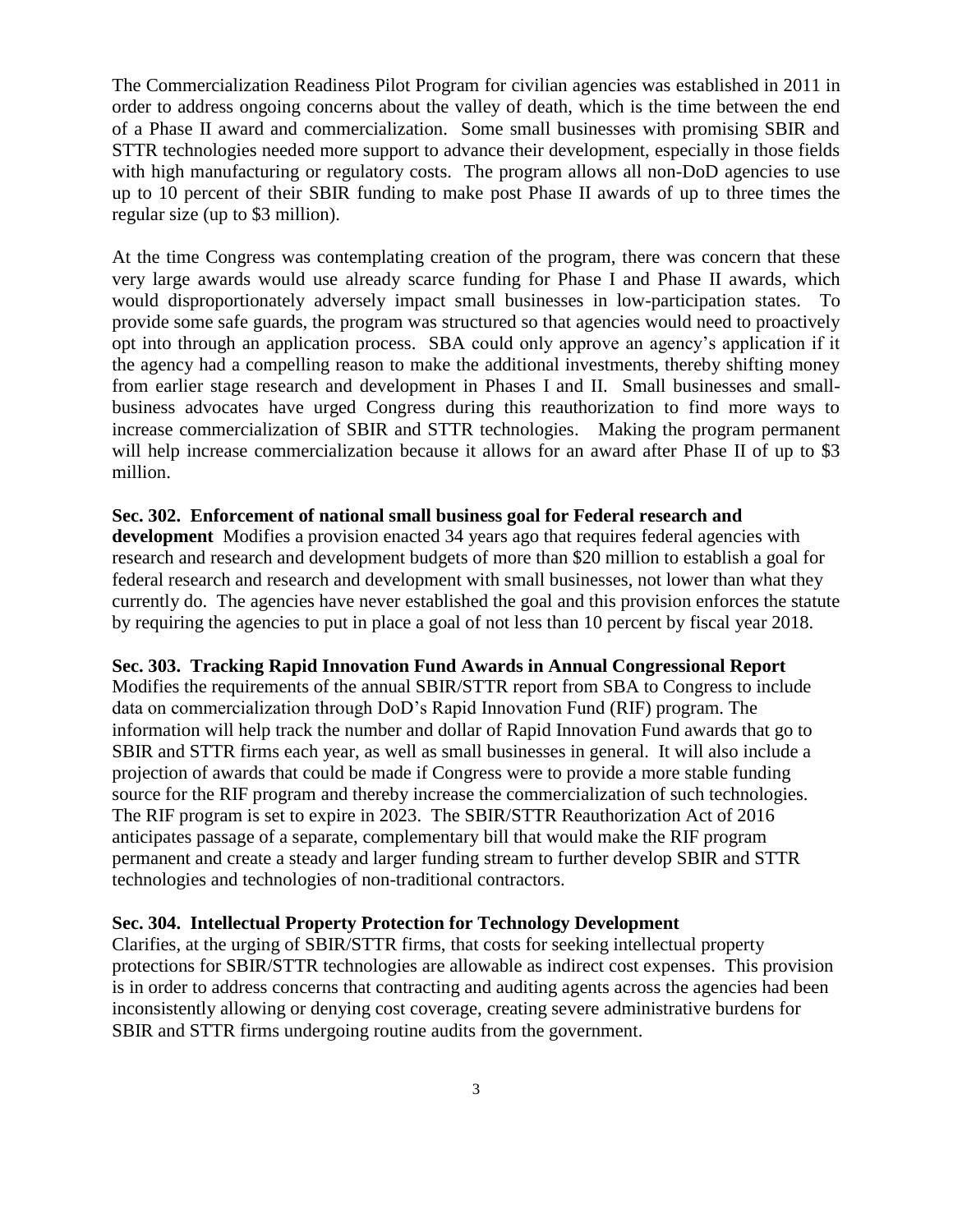Specific patent costs that may be expensed as indirect costs include, but are not limited to:

- Costs of preparing invention disclosures, reports and related documents
- Costs for searching current patents to determine potentially conflicting rights
- U.S. Patent and Trademark Office fees
- Advising on patent laws, regulations, clauses and employee agreements

Limits patent cost coverage to technologies specifically developed through SBIR and STTR program phases. Phase I is limited to an amount of not more than \$5,000. Phase II is limited to not more than \$15,000. Phase III, which does not use SBIR or STTR dollars, has no limitations.

## **Sec. 305. Annual GAO Audit of Compliance with Commercialization Goals**

Replaces annual self-reporting from the agencies to Congress with an annual audit of the agencies by GAO. GAO will track implementation of outstanding key commercialization goals, such as:

- National Small Business Goal enacted in 1982 -- Agency by agency goal for research and development projects with small businesses
- Phase III Insertion Goals for Subcontracting enacted in 2011 Authorized the DoD to create incentives for contracting officers to transition small business technologies for contracts of \$100 million or more by:
	- o Establishing goals for the transition of Phase III technologies in subcontracting plans
	- o Requiring a prime contractor on such contracts to report the number and dollar contracts with small businesses for their Phase III SBIR or STTR projects
- Phase II Insertion Goals and Incentives enacted in  $2011$  Required the DoD to set a goal to increase the number of Phase II SBIR and STTR contracts that transition into programs of record or fielded systems.

Requires GAO to document how the agencies have complied with each of those requirements when they are implemented. Finally, as part of the report, GAO must provide a list, by agency, of small businesses that believe their technology was stolen by the government or a prime contractor, or that the Phase III preference was not exercised even though the contract was for work that derived from, extended, or completed efforts made under prior SBIR or STTR projects.

## **Sec. 306. Clarifying Phase III Preferences**

Clarifies that the Phase III preference for SBIR and STTR technologies includes awards through the Rapid Innovation Fund program. The Phase III preference says that agencies shall, to the greatest extent practicable, issue Phase III awards to technology related to technology, including sole source awards, to the SBIR or STTR recipients that developed the technology.

## **Sec. 307. Improvements to Technical and Business Assistance**

Modernizes the dollar amounts allowed for providing technical and business assistance to SBIR and STTR firms in order to help them succeed in commercializing their technologies. The amounts are increased from \$5,000 to \$6,500 per Phase I award and \$10,000 to \$15,000 per Phase II award.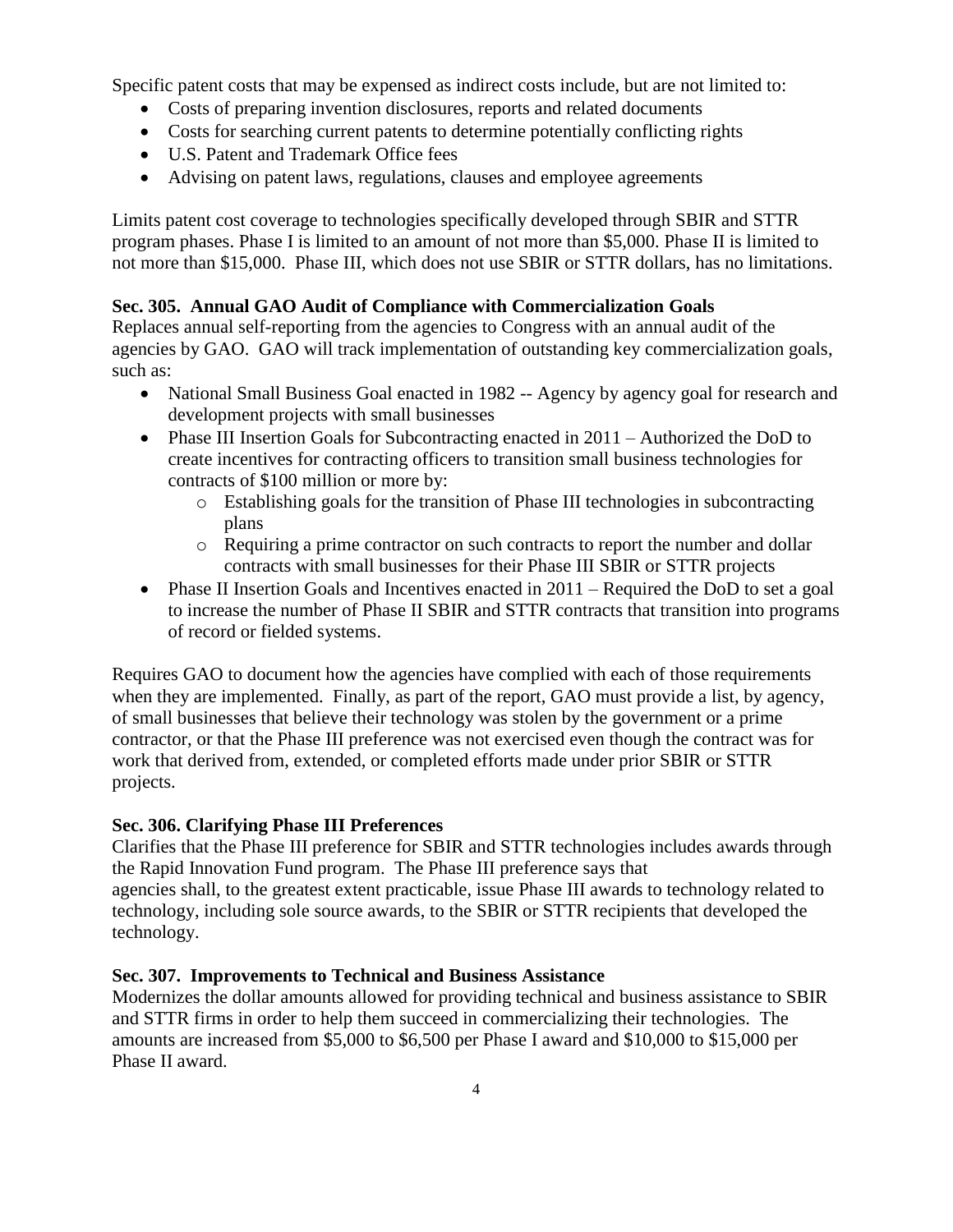Reduces administrative burdens on the agencies that offer business and technical assistance by eliminating the current requirement that micro-manages the disbursement of funds by year instead of by award.

Clarifies that the assistance is for not only technical assistance but also for business assistance and expands the examples of uses of the types of assistance to firms. Additional business assistance examples include assistance for selling their products, market research and intellectual property protections.

## **Title IV – Program Diversification Initiatives**

### **Sec. 401. Regional SBIR State Collaborative Initiative Pilot Program**

Establishes a pilot program in which the SBA provides grants to regional, multi-state collaboratives in order to address the needs of small business concerns in the bottom 50% of the SBIR program. Grants to each state would be up to \$300,000 for one year, and may be renewed for one extra year. The goal is to help small businesses in these states become more competitive in the proposal and selection process for awards under the SBIR and STTR program.

- This section also extends the 3% SBIR Administration Funds Pilot program from September 30, 2017, to September 30, 2021. It requires SBIR agencies that opt into the 3% Pilot to transfer 15% of that funding to the SBA for three purposes (about \$8.8 million):
	- o To implement the Regional State Collaborative Initiative Pilot Program
	- o To carry out the SBIR Federal and State Technology Partnership Program (FAST)
	- o To support the SBA's office that ad the SBIR program and the STTR program in order to deploy outreach initiatives in a coordinated and streamlined way.

Extends the authorization of the FAST program for four years, through September 30, 2021, to make it uniform with the authorizations of the related programs –the 3% Administrative Funds Pilot and the new Collaborative Pilot.

### **Sec. 402. Federal and State Technology Partnership Program**

Brings the Federal and State Technology Partnership (FAST) program into sync with the Regional SBIR State Collaborative Initiative Pilot Program by reauthorizing the FAST program through September 30, 2021. Updating the sunset not only puts the FAST program on the same schedule as the Regional SBIR State Collaborative Pilot, but it also adds another provision in law that requires Congress to regularly review the SBIR and STTR programs. The FAST program was created in 2000 to strengthen the technological competitiveness of small businesses in all 50 states by providing competitive matching grants to states to help them support the SBIR and STTR programs. The goal was to address concerns that awards were concentrated in only a few states, and the Committee was looking for a way to increase participation without imposing quotas, which would have undermined making awards based on the merits of the proposals. The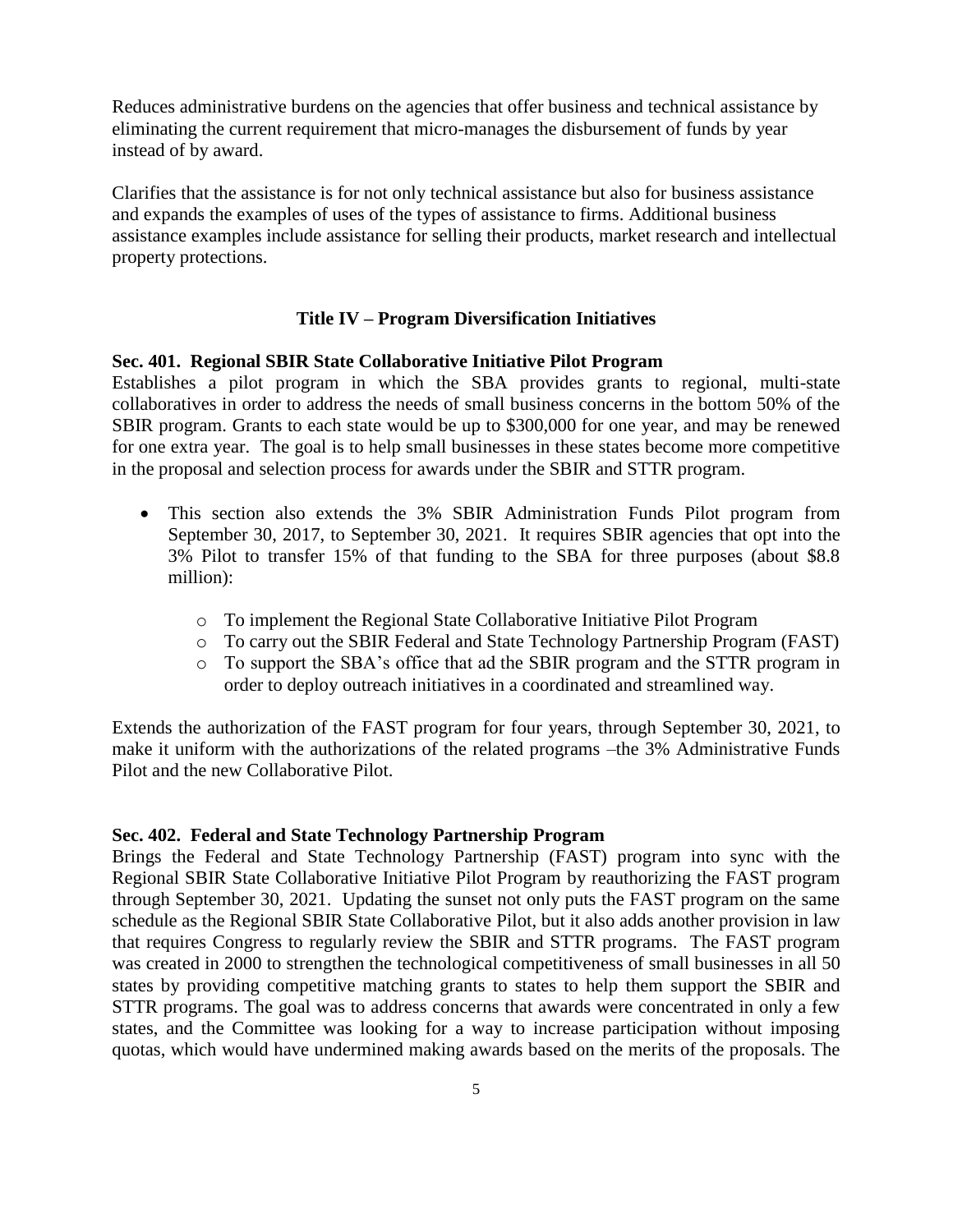program is mostly used by the state technology transfer directors, with the strongest interest from rural states which have traditionally been in the lower tier of states in terms of SBIR/STTR awards and total dollars.

### **Title V – Oversight and Simplification**

### **Sec. 501. Data Modernization Summit**

Uses the Interagency Policy Committee, made up of the SBA, the SBIR/STTR program managers and agency IT experts, to resolve within one year a way to reduce and make more uniform the paperwork and data collection from SBIR and STTR firms. This responds to concerns heard by the Committee that small businesses face unnecessary burdens when providing agencies and the SBA with information, especially for the commercialization index.

### **Sec. 502. Implementation of Outstanding Reauthorization Provisions**

Addresses concerns that agencies have not implemented key outstanding provisions of the 2011 Reauthorization Act, and that SBA has a backlog of annual reports to Congress. If the agencies and SBAdo not implement those provisions or clear out the report backlog, they will not be able to use their 3% administration dollars. This holds harmless the portion of the 3% administrative funds that go to the SBA to run the Regional SBIR State Collaborative Initiative Pilot Program and the FAST program.

## **Sec. 503. Strengthening of the Requirement to Shorten the Application Review and Decision Time**

Clarifies a requirement from the 2011 reauthorization act that required most agencies to reduce their application review and decision time to 90 days. There was an exemption for the HHS and NSF that allowed them up to one year for a decision. USDA has requested the same exemption. This section instead gives USDA more time but not one year. Going forward, the goal would be for USDA and NSF to get their review time to six months, and the HHS to ten months from one year.

## **Sec. 504. Continued GAO Oversight of Allocation Compliance and Accuracy in Funding Base Calculations**

Directs GAO, through fiscal year 2019, to continue its annual audit of the agencies' compliance with the allocation amounts. Adds a to determine whether the change in the base funding for the Department of Defense improves transparency for figuring out if the agency is complying with the allocation requirements, reduces the burden of calculating the allocations, and whether the change improves DoD's compliance with the allocation requirements.

### **Title VI – Technical Changes**

**Sec. 601. Uniform Reference to the Department of Health and Human Service** Makes universal the reference to NIH as HHS.